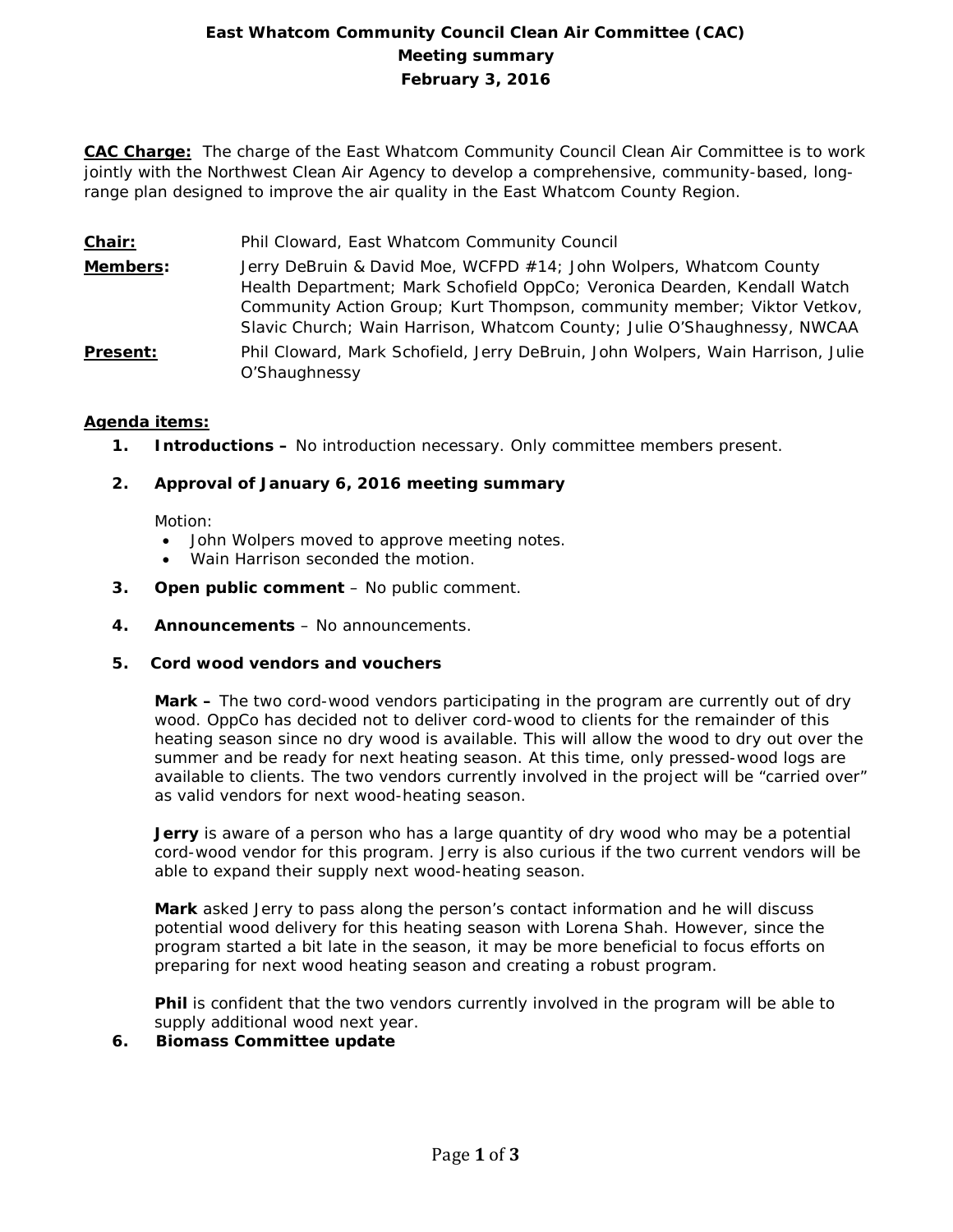**Phil –** Public meetings were held in Concrete and Kendall, as scheduled, to gauge interest in and get direction for formulating a cooperative effort to market woodland products. Forty-two people attended the Kendall meeting.

**Wain –** The meeting was very interesting and was attended by a broad range of people. Wain anticipated that jurisdictional questions regarding the establishment of new businesses on commercial properties would be asked, but the meeting was far more preliminary in nature. Very creative money-making ideas about alternative products were discussed.

**Phil –** The next step is to meet with the Port of Bellingham and coordinate future efforts that utilize the Department of Commerce grant and Port support.

## **7. Residential woodshed construction and delivery - All**

**Julie –** To date, 35 woodshed applications have been received, 12 have been delivered, and two of the 35 have reconsidered for various reasons, leaving 21 applicants ready to receive woodsheds. So far, program advertisement has included the 85 residents who have received new woodstoves via the change-out program and word-of-mouth.

Currently, there are 34 assembled woodsheds ready for pickup from the schools (Nooksack Valley High School has 22, Mt. Baker has 12). Delivery is very labor intensive and requires at least six volunteers, which is challenging to coordinate. On January 18, Phil and Julie worked with AmeriCorps volunteers to deliver all woodsheds that had been built.

Phil, Jerry and Julie met earlier today to strategize delivery. The plan is to rent a trailer from Westside Building Supply to move constructed woodsheds from the schools to the resource center. Delivery to residents will occur over the next few weeks, if enough volunteers are available. All deliveries will be documented and any volunteers will be asked to sign a liability release form.

An overview of the wood shed program and application information will be provided at the next KendallWatch meeting.

### **8. Outreach**

**Julie –** Continued participation and attendance of local meetings and community events and resources will occur when possible.

### **9. NWCAA enforcement/education efforts**

**Julie –** Review: In early December a postcard summarizing resources was distributed throughout neighborhoods in the Columbia Valley urban growth area. In late December, a postcard also was distributed announcing that enforcement for excess wood smoke was starting in January. So far, no outreach/enforcement canvassing has occurred. It is NWCAA's intent to mobilize staff prior to a period of impaired air quality to help work the "bugs" out.

#### **10. Strategic plan**

**Phil –** Nothing new to report.

**Julie –** Suggested the development of a Clean Air Committee timeline to document the committee's accomplishments and events.

**Mark –** Recommended expanding the timeline to include the committee's future efforts.